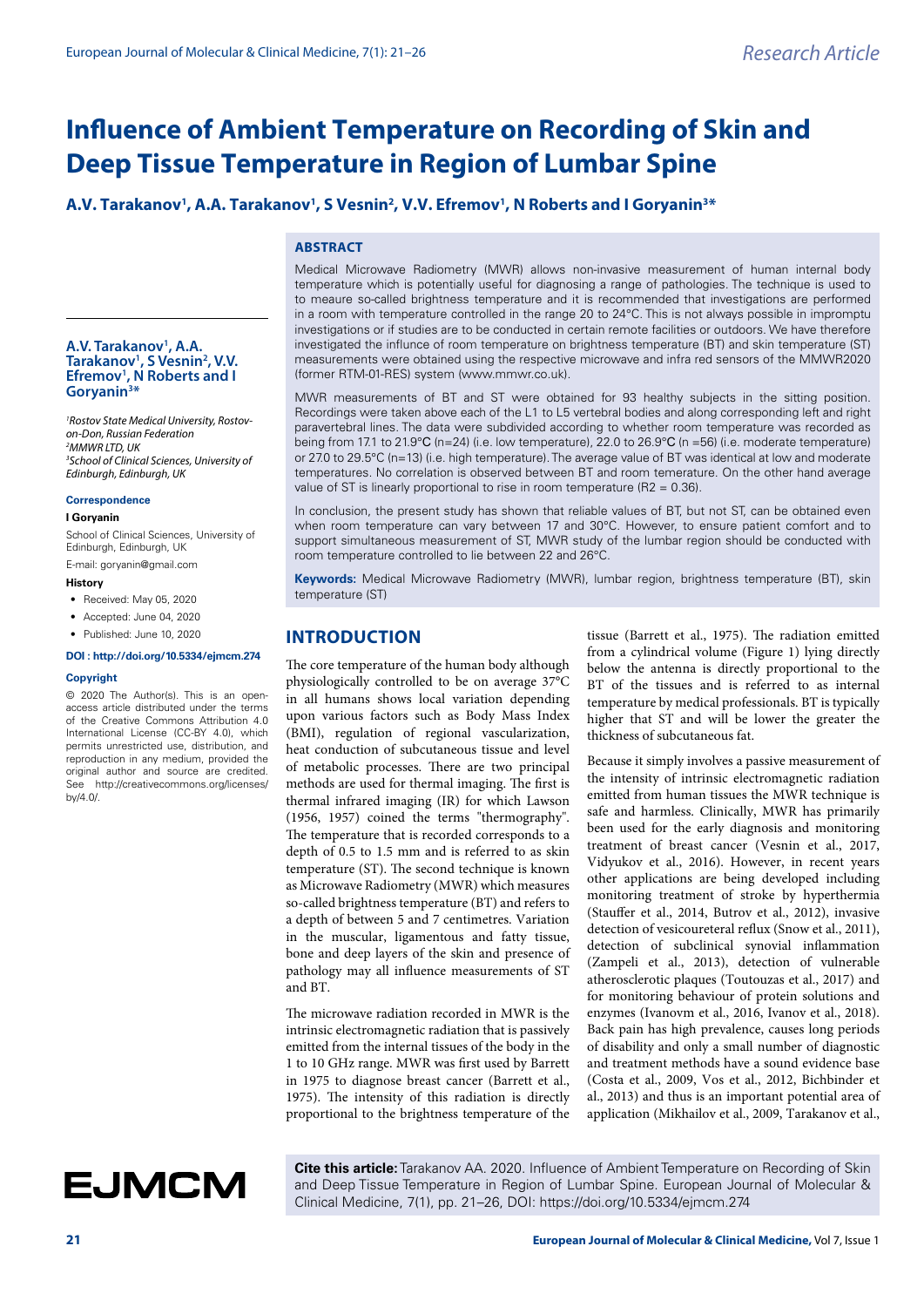2015). Standard Operating Procedures (SOPs) have been developed for clinical application of MWR for studies of the breast but still need to be developed for studies of the lower back. Because a large undraped region of the body is exposed when studies are performed for the lower back it is important to determine the potential influence of room (i.e. ambient) temperature on MWR measurements. Thus, the objective of the present study is to determine in a group of healthy subjects the optimum room temperature range for obtaining reliable measurements of BT and ST.

# **MATERIAL AND METHODS**

Approval for this study was obtained from the local Research Ethics Committee (REC) and the study which was carried out in the Laboratory of Physical Diagnostic and Treatment Methods at Rostov State Medical University, Russian Federation. A total of 93 healthy control subjects aged between 18 and 69 years were recruited (43 women and 50 men). Subjects with somatic and infectious diseases in acute or subacute stages were excluded and none had experienced LBP for one year prior to the study.

Measurements of BT and ST were obtained using a MWR2020 (former RTM-01-RES) system (MMWR Ltd, Edinburgh, UK) which is approved for clinical use in Russia and has a class I CE mark. The system operates in the frequency range 1 to 4 GHz, has an antenna applicator with diameter of 39 mm and reported accuracy of  $\pm$  0.2°C for both BT and ST measurements (Radiometer diagnostic computerized integral depth temperature of soft and bone tissue RTM -01-RES. Method of verification. Moscow. 14 p. 2007) and is sensitive for detecting temperature abnormalities at depths of between 3 and 7 cm.

Subjects disrobed to expose their lower back and recording began after 10 minutes to allow thermal equilibrium to be established between skin and room temperature. Recordings were taken at points at the skin surface immediately above the L1 to L5 vertebral bodies and along corresponding left and right paravertebral lines 3 to 5 cm lateral of the central vertebral line (Figure 1). Each recording took 8 seconds to obtain. Recordings were obtained between 9 am and 11 and room temperature and humidity in the room were recorded.

After the recording were taken subjects were divided into three groups according to whether room temperature was in the range 17.1 to 21.9°С (n=24, mean age  $37.9 \pm 3.8$  years) (i.e. low temperature), 22.0 to 26.9°C  $(n = 56, \text{ mean age } 46.2 \pm 2.4 \text{ years})$  (i.e. moderate temperature) or 27.0 to 29.5°C (n = 13, mean age 38.7  $\pm$  4.6 years) (i.e. high temperature). Humidity was in the range of 50 to 60% for all recordings, consistent with hygienic standards and microclimatic conditions in medical rooms with fixed air.

Statistical analysis was performed using Statistica software (Version 6.0, Dell, California, USA) The parametric Student t-test and nonparametric χ2 Pearson criterion were applied to test for group differences and confidence intervals were obtained using the Fisher



**Figure 1. A scheme of setting the microwave radio antenna and the zones for brightness temperature measurements.**

Z-transformation. Differences were considered significant at p < 0.05 (Glass et al., 1970). Regression analysis was performed using Excel (Microsoft, Washington, USA).

# **RESULTS**

As expected, when studying healthy volunteer subjects without back pain have no obvious and pronounced temperature anomalies and thermal asymmetries are observed. The most symmetric patterns are obtained for BT at high room temperature and for ST at moderate room temperature. The maximum value of BT was recordered in the paravertebral lines at the levels L1 and L2 being 0.5 to 1.1°C higher than at level L5 (Figure 2), and with no variation of ST between levels L1 and L5 (Figure 3).

Temperature variation among the 15 recording points is in the range of 0.5 to 0.9°C, is higher in the central vertebral than the left and right paravertebral lines by 0.2 to 0.5°C ( $p < 0.05$ ) and tends to be lower at levels L4 and L5. The influence of room temperature on the recordings of obtained for all 15 points in all 93 subjects is presented for BT in Figure 4 and for ST in Figure 5. Analysis of the data showed that the average value of BT is the same at low and moderate ambient temperatures and is significantly higher by 1°C at high ambient temperature in both the central vertebral and left and right paravertebral lines. As with BT, ST is higher in the central vertebral than in the left and right paravertebral lines. However, in contrast to BT, for ST there is a clear temperature response of the skin related to changes in ambient temperature, increasing from 30.9 to 31.9°C at low ambient temperature to 31.8 to 32.7°C at moderate ambient temperature to 33.2 to 33.9°C at high ambient temperature which is an overall increase of 2 to 3°C.

In a healthy body, there is homeostasis between the temperature of the internal organs (i.e. BT) and ST with a steady heat transfer from the core to the exterior. The correlation coefficients between BT and ST at all the vertebral and paravertebral recording points are presented in Table 1. There is a high and significant correlation for almost all the recording points. The smallest variation in the correlation coefficients is observed at moderate ambient temperature and the greatest variation is at a high ambient temperature.

# **DISCUSSION**

The human body is an open thermodynamic system receiving energy during the oxidation of food products and thus tending to resist developing a thermodynamic equilibrium with the environment and thus BT remains higher than ST. This is because energy production from physiological processes like blood flow, brain and muscle metabolism and digestive processes serve to maintain a higher core temperature. During an MWR examination this system is perturbed by exposure of a certain part of the body to the ambient temperature of the external environment. Compared to the breast, a large part of the body is exposed to the air in studying the lumbar region. Since the thermal capacity of tissues in the lumbar region (i.e. skin, subcutaneous fat, fascia, muscle and bone) is different and has different tissue thickness compared to breast different heat transfer from the internal tissues to the skin is expected. The skin and subcutaneous fat are insulating layers whereas muscle tissue and blood vessels exhibit pronounced thermal conductivity. Taken together these effects produce a stable BT for the low, moderate and high ambient temperature groups (Figure 6) whereas there is a linear dependence of ST on ambient temperature (Figure 7).

The value of ST in the lumbar region at hot ambient temperature is greater than at low ambient temperature by almost 1.5°C. The corresponding values of BT may be estimated by adding the contribution of the skin layers as proposed in 2008 by Vesnin. In particular,

$$
BT = k * ST * (k-1) * IT (1)
$$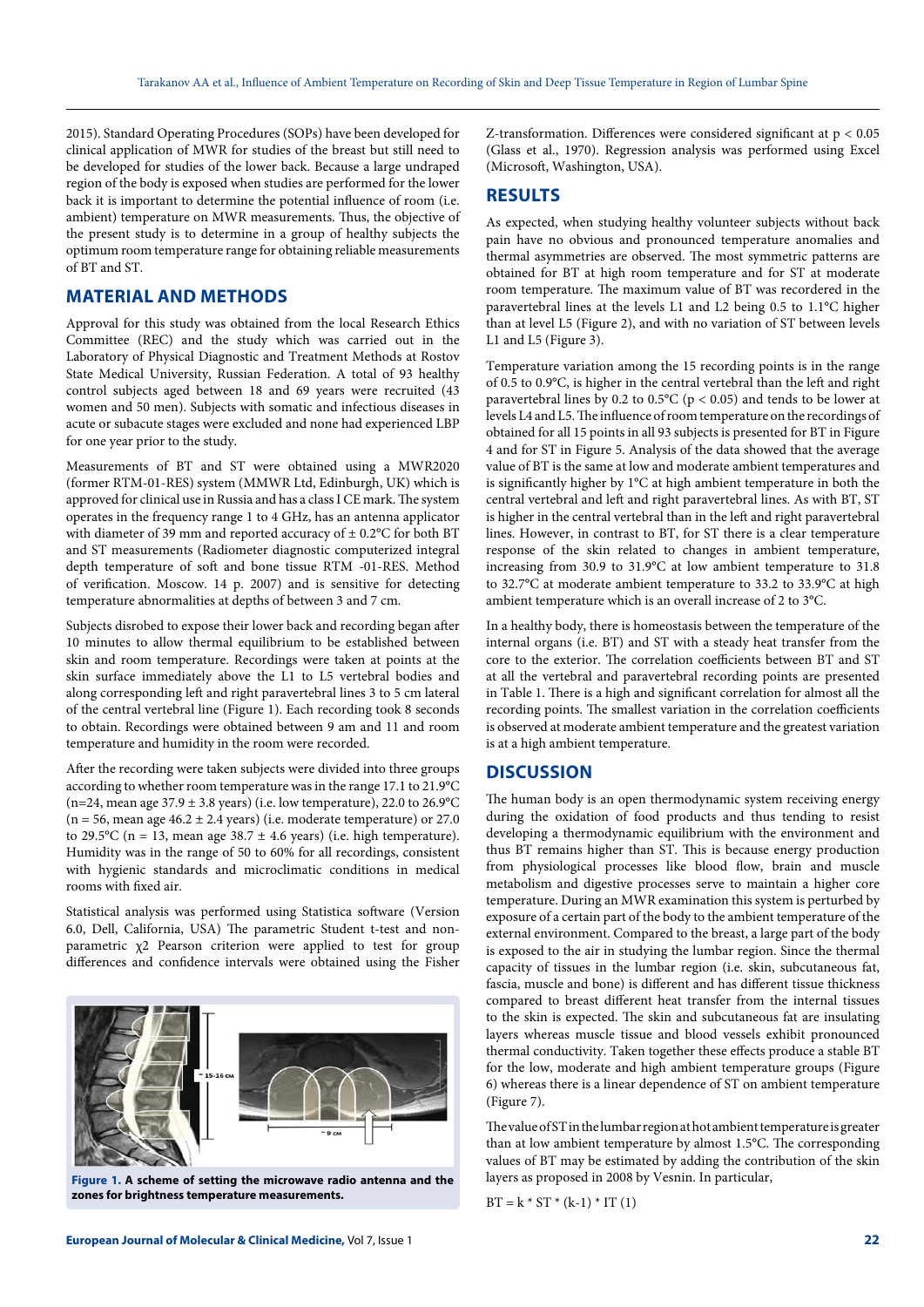**Table 1. The correlation coefficients between BT and ST in the central vertebral lone L1 to L5 and corresponding left and right paravertebral lines at different ambient room temperatures.**

| $\mathbf n$ |        | Lumbar vertebrae |       |                |       |                |
|-------------|--------|------------------|-------|----------------|-------|----------------|
|             |        | L1               | L2    | L <sub>3</sub> | L4    | L <sub>5</sub> |
| 24          | Left   | 0,638            | 0,621 | 0,598          | 0,783 | 0,720          |
|             | Centre | 0,730            | 0,550 | 0,655          | 0,709 | 0,818          |
|             | Right  | 0,448            | 0,635 | 0,771          | 0,808 | 0,728          |
|             | Left   | 0,762            | 0,742 | 0,716          | 0,776 | 0,793          |
| 56          | Centre | 0,623            | 0,612 | 0,675          | 0,775 | 0,803          |
|             | Right  | 0,691            | 0,678 | 0,729          | 0,738 | 0,731          |
|             | Left   | 0,528            | 0,819 | 0.713          | 0,692 | 0,724          |
| 13          | Centre | 0,347            | 0,489 | 0,507          | 0,699 | 0,654          |
|             | Right  | 0,389            | 0,403 | 0,590          | 0,693 | 0,555          |
|             |        | <b>Location</b>  |       |                |       |                |



**Figure 2. Maps of BT for central and left and right paravertebral lines for a) Group 1 - 17.1 to 21.9°С, b) Group 2 - 22.0 to 26.9°С and с) Group 3 - 27.0 to 29.5°С. Blue to green to red represent increasing temperature.**



**Figure 3. F Maps of ST for central and left and right paravertebral lines for a) Group 1 - 17.1 to 21.9°С, b) Group 2 - 22.0 to 26.9°С and с) Group 3 - 27.0 to 29.5°С. Blue to green to red represent increasing temperature.**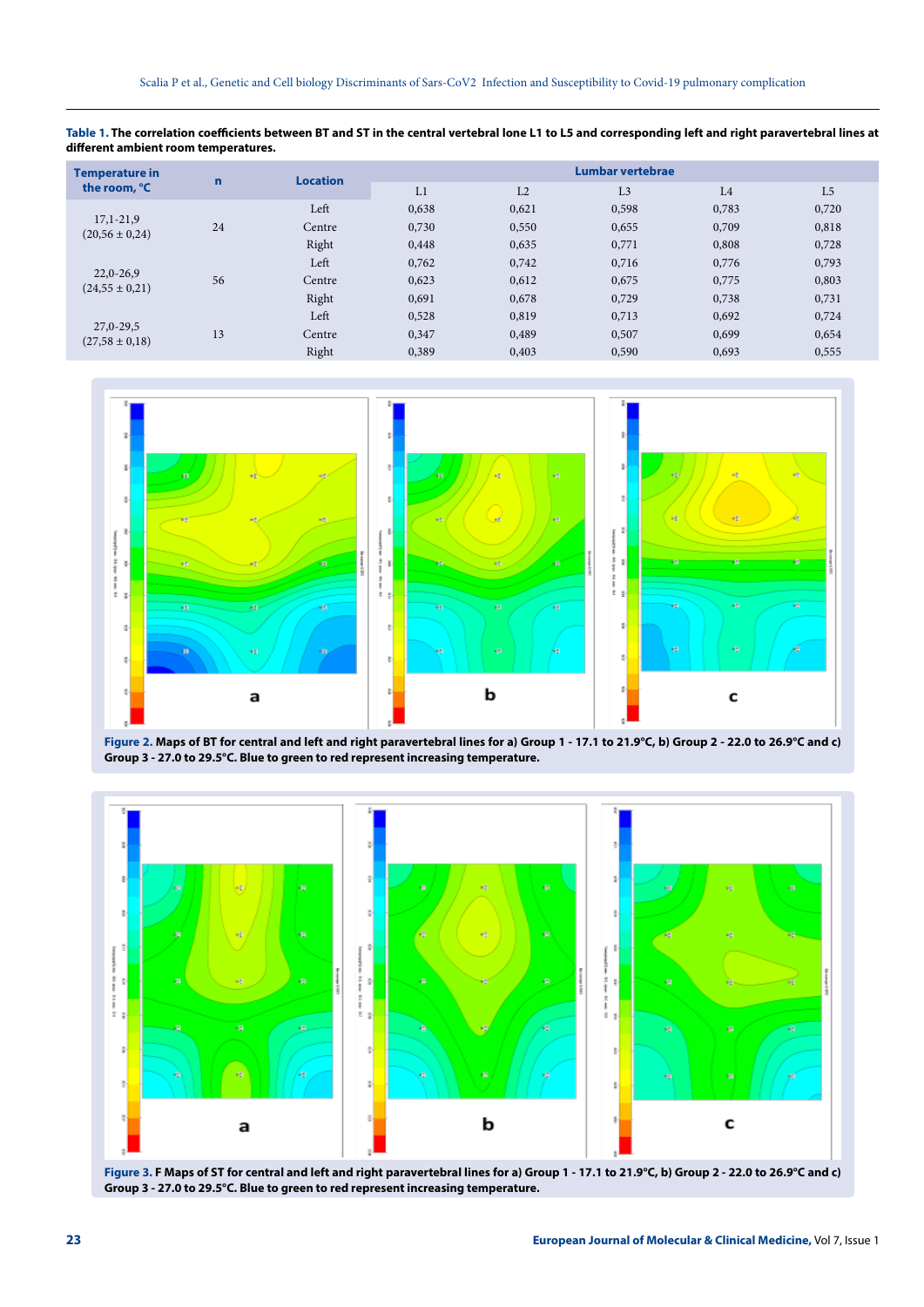

**Figure 4. Dependence of BT on room temperature for central and left and right paravertebral lines for a) Group 1 - 17.1 to 21.9°С, b) Group 2 - 22.0 to 26.9°С and с) Group 3 - 27.0 to 29.5°С.**



**Figure 5. Dependence of ST on room temperature for central and left and right paravertebral lines for a) Group 1 - 17.1 to 21.9°С, b) Group 2 - 22.0 to 26.9°С and с) Group 3 - 27.0 to 29.5°С.**

**\* - the difference is significant at p <0.05 for Groups 1 and 2.** 

**\*\* - the difference is significant at p <0.05 for Group 1.**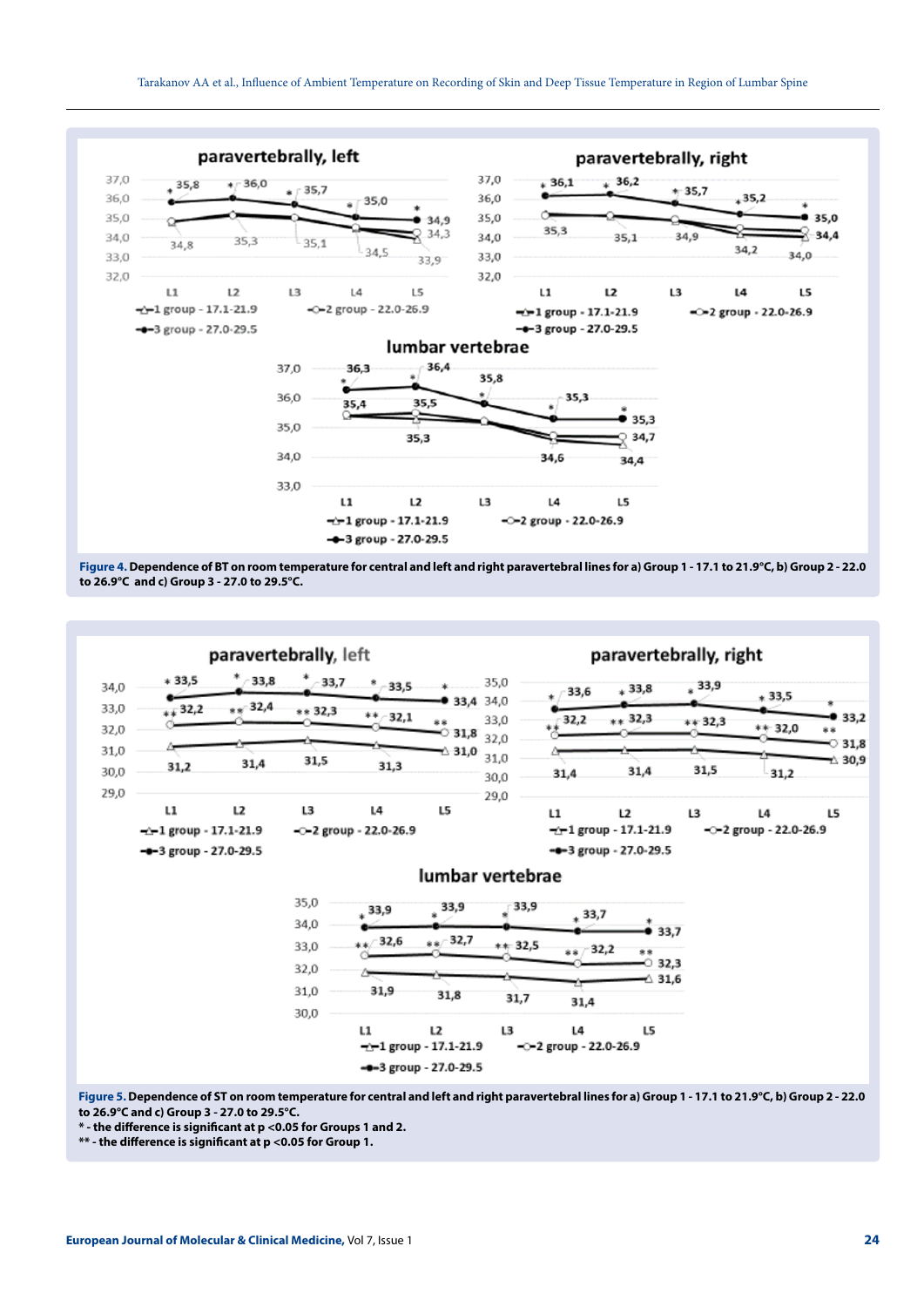

**Figure 6. Linear regression of BT. Grey – min, Blue -average, Orange -max.**



**Figure 7. Linear regression of ST. Green -min, Blue -average, Red -max.**